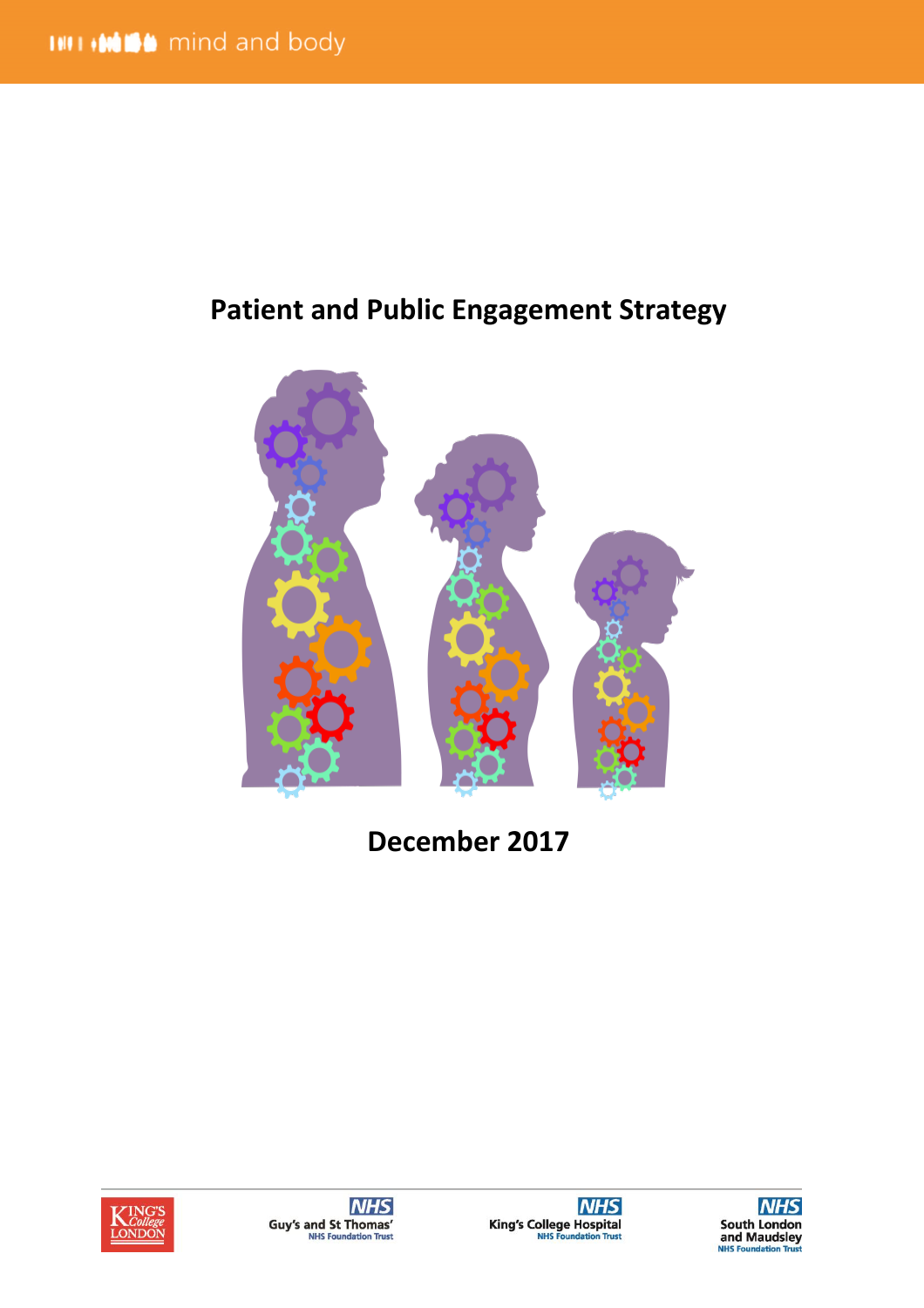# Contents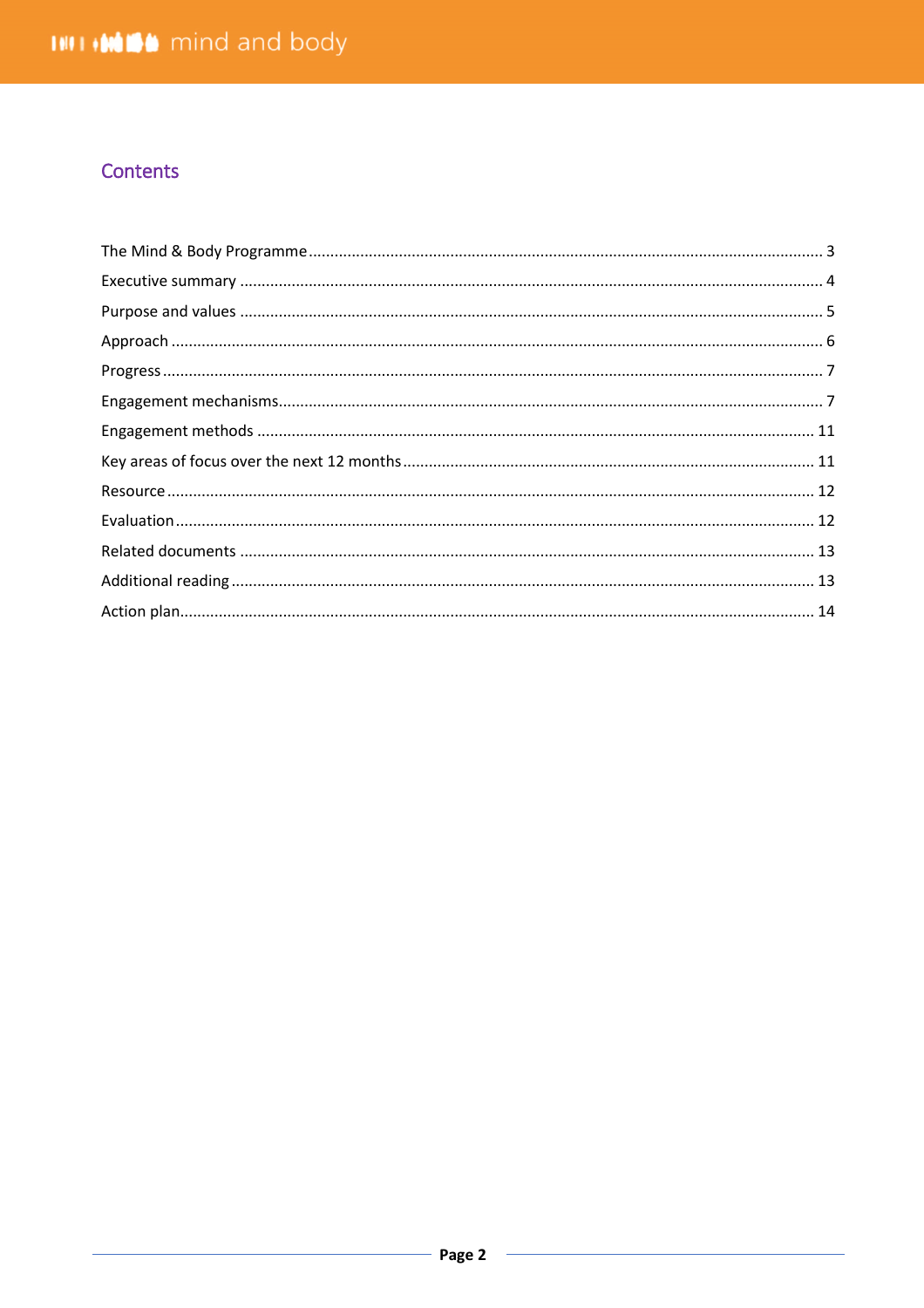# <span id="page-2-0"></span>The Mind & Body Programme

The Mind & Body Programme was established by King's Health Partners Academic Health Science Centre (AHSC) – in collaboration with our partners King's College London , Guy's and St Thomas' , King's College Hospital and South London and Maudsley NHS Foundation Trusts.

The Mind & Body Programme will work across our locality, and ultimately the wider Sustainability and Transformation Partnership (STP) for south east London, to embed integrated mind and body care as common practice.

Our partnership, alongside the chairs of Southwark and Lambeth Clinical



Mind and Body at King's Health Partners

Commissioning Groups, is committed to a programme that will join up and deliver excellent mental and physical healthcare, research and education, so that we treat the whole person.

We are doing this by:

- improving our understanding of population mind and body needs, which will underpin the provision of high quality care
- improving identification and diagnosis of mind and body needs through universal assessment and meaningful sharing of data
- robust evaluation of what works and developing a common set of clinical and economic outcome measures to inform system development and incentives
- learning and development to upskill our workforce to be aware of, and to practice essential skills relating to mind and body

A shared mission

- developing new and enhance existing service infrastructure to fully embed a mind and body approach
- championing an integrated mind and body ethos across our partnership through system leadership, communications and awareness raising.

# **Some current Mind & Body supported projects:**

- [IMPARTS](https://www.kcl.ac.uk/ioppn/depts/pm/research/imparts/index.aspx3)
- [3DLC](http://www.kingshealthpartners.org/latest/427-3-dimensions-for-longterm-conditions)
- [RE-EDITT: LTC](http://www.kingshealthpartners.org/latest/1370-depression-and-anxiety-in-longterm-conditions-the-reeditt-project)
- [Mind and Body Education and](http://www.kingshealthpartners.org/our-work/mind-and-body/training)  **Training**
- [Maudsley Simulation](http://www.maudsleysimulation.com/)
- [Mind and Body Champions](http://www.kingshealthpartners.org/mindbody/champions)  **[Network](http://www.kingshealthpartners.org/mindbody/champions)**

Our ambition is for all of our clinical services to routinely address the mental and physical health of our patients, for our workforce to be fully aware of the relationship between mind and body, and for all of our staff to be able to support our patients and service users appropriately as they navigate our sometimes complex system.

nda Pritchard, Dr Matthew Patrick & Nick Mobe Chief Executives, Guy's and St Thomas', South Londo and Maudsley and King's College Hospital NHS Foundation Trusts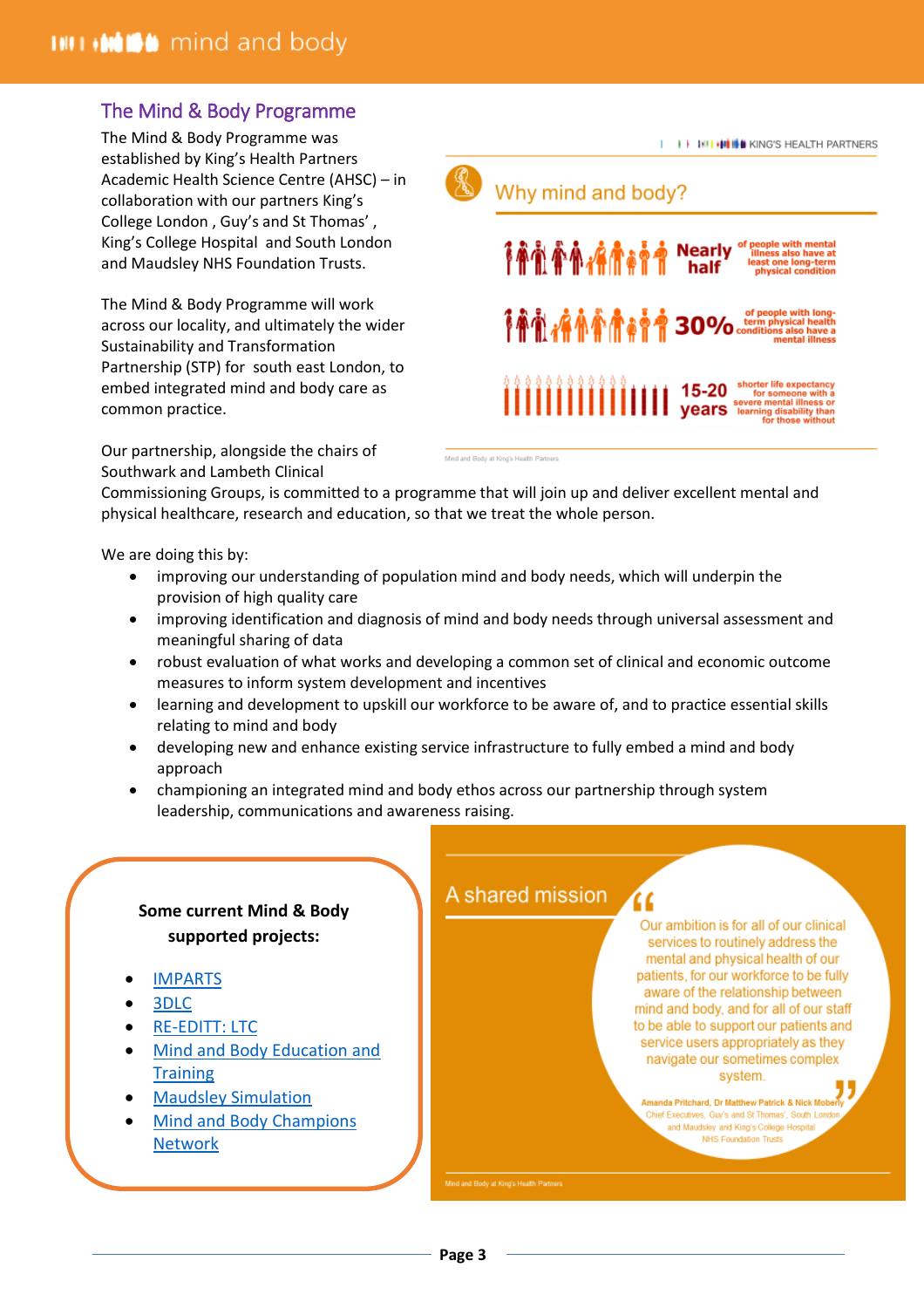# <span id="page-3-0"></span>Executive summary

This document presents the Mind & Body Programme patient and public engagement (PPE) strategy.

It summarises the purpose and values of patient and public engagement, as well as the approach we will be taking to engagement. The strategy involves four key mechanisms:

- Programme Board Trust Governors
- Expert Advisory Group
- Engagement events (aligned with key areas of focus)
- Collaboration with existing initiatives.

A variety of recognised methods of engagement are noted to ensure meaningful and effective engagement with people. We have highlighted our key areas of focus for the next 12 months, and will be gathering information on people's experience of the healthcare system and seeking their views on mind and body projects with the aim of enhancing joined up physical and mental health service development across the healthcare system. This strategy outlines how we will resource and evaluate our patient and public engagement work.

The strategy has been informed by current research in the area of patient and public engagement and produced in consultation with the Mind & Body Programme Board, Operational Group and other internal and external partners. This strategy will be reviewed when appropriate to ensure it remains relevant and useful alongside broader changes to the Programme and patient and public engagement landscape.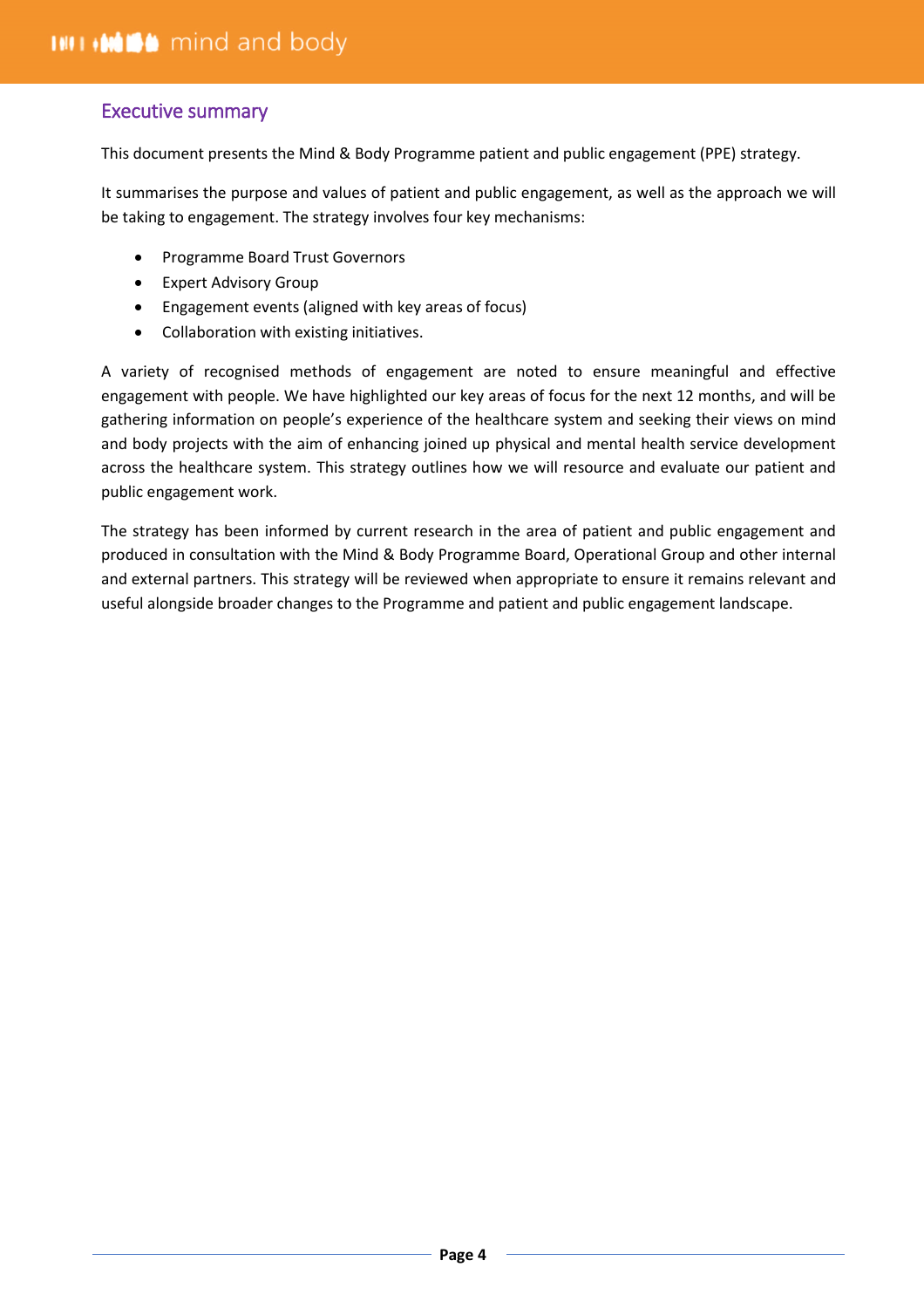# <span id="page-4-0"></span>Purpose and values

The Mind & Body Programme is committed to engaging patients, service users, their families and carers, and the wider communities we serve in the development and implementation of the Programme. Patient and public engagement goes beyond communicating information to the populations we serve. It will be a continuous process of working together with patients, service users, carers and other stakeholders, to design, develop and deliver, high quality integrated care in a way that best meets their needs.

Our core aim for engagement is simple, to ensure that local people with lived experience of co-occurring mental and physical health issues, or are involved in the care of people with co-occurring health issues, are actively engaged in co-designing care at a level they want to.

Learning from other programmes, it is crucial that we build a wide range of engagement into the programme from the very first step. We have multiple audiences with whom we would like to work, patients, service users, carers, and wider stakeholders including local communities. As such, we will employ a variety of methods of engagement and a range of mechanisms to ensure genuine and meaningful engagement. Our approach to engagement is underpinned by the values highlighted in the diagram below, informed by the 4PI national involvement standards and best practice models for coproduction $^1$ .



 $\overline{a}$ 

 $^{\text{1}}$  Boyle D, Slay J, Stephens L. Public services inside Out. Putting co-production into practice. London: NESTA, 2010.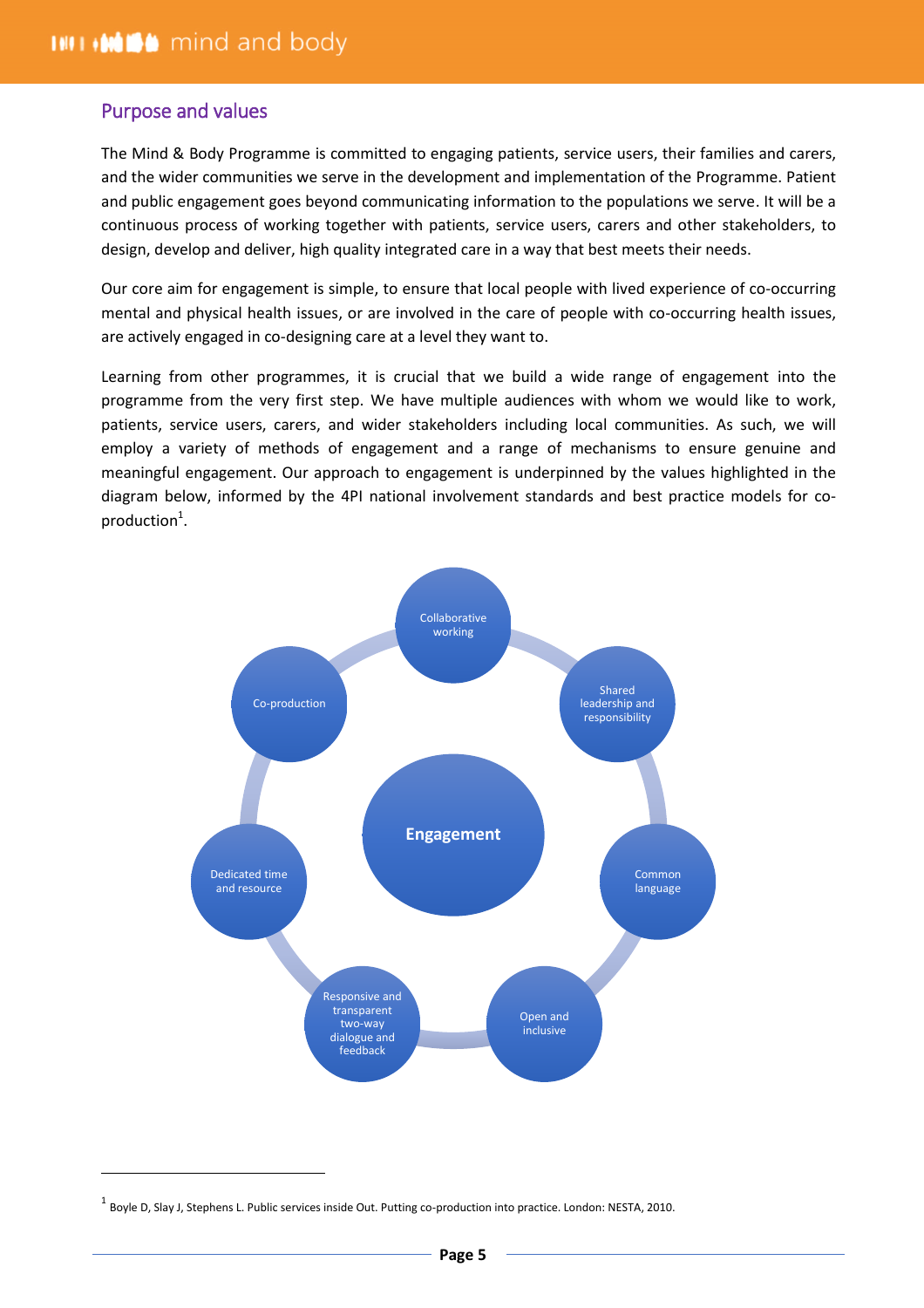# <span id="page-5-0"></span>Approach

We have adapted the Guy's and St Thomas' NHS Foundation Trust (GSTT) framework for patient and public engagement to govern our approach. Involvement covers a broad spectrum of activities and can mean different things to different people. Terms such as "consultation", "involvement" and "co-design", are often used interchangeably with "engagement". However, each term has a slightly different emphasis. The GSTT framework describes each level of engagement alongside the level of involvement, as shown in Figure 1. "Inform" is about sharing information and encouraging understanding and interest, "consult" is about a process where views are actively sought, "involve" is a more two-way dynamic where views and sought and used to shape decisions, and "co-design" is about working in partnership from the very beginning of a project. We have used "engagement" in this document as a catch all term for all of the different intensities described.

#### *Figure 1: GSTT Engagement Continuum*

|                                                                 | Inform                                                                                                    | Consult                                                                                                                               | <b>Involve</b>                                                                                                         | Co-design / equal<br>partners                                                                                                                                                     |  |
|-----------------------------------------------------------------|-----------------------------------------------------------------------------------------------------------|---------------------------------------------------------------------------------------------------------------------------------------|------------------------------------------------------------------------------------------------------------------------|-----------------------------------------------------------------------------------------------------------------------------------------------------------------------------------|--|
| 4. Governance<br>and assurance                                  | E.g. presents quality<br>data to e.g. Governors<br>and Board meetings in<br>public                        | E.g. seeks the comments<br>of patient public-<br>stakeholders on quality<br>data through its PPE<br>mechanisms                        | E.g. involves patient-<br>public stakeholders in<br>developing the KHP /<br>Institute response to<br>quality data      | E.g. defines and co-<br>designs quality metrics<br>to drive improvement<br>and eradicate variation<br>with patients and carers                                                    |  |
| 3. Strategy $-$<br>future<br>planning                           | E.g. publishes<br>strategy in a way that<br>is accessible                                                 | E.g. consults patient-<br>public stakeholders on<br>the final content of a<br>strategy                                                | E.g. involves patient-<br>public stakeholders in<br>identifying the<br>objectives for inclusion<br>in a draft strategy | E.g. strategy is co-<br>designed with patient<br>public stakeholders from<br>the outset                                                                                           |  |
| 2. Service<br>delivery,<br>development<br>and<br>transformation | E.g. informs patient-<br>public stakeholders of<br>planned changes to<br>services                         | E.g. develops proposals<br>for transformational<br>change and seeks the<br>views patient-public<br>stakeholders on those<br>proposals | E.g. involves patient-<br>public stakeholders in<br>developing proposals for<br>change                                 | E.g. co-designs priorities<br>and proposals for<br>change                                                                                                                         |  |
| 1. Individual<br>care and<br>treatment                          | E.g. provides<br>information to<br>patients and carers<br>about recommended<br>care plan and<br>treatment | E.g. seeks the patients<br>response to<br>recommended care plan<br>and treatment                                                      | E.g. involves patients in<br>care planning and<br>explores different<br>treatment modalities                           | E.g. designs tools to<br>support improvements<br>in care planning,<br>identifies and develops<br>innovative ways of<br>providing treatment<br>with patients and their<br>families |  |

**Involvement continuum** (the engagement process draws on multiple aspects of the continuum, as appropriate)

Majority of activity to be underpinned by co-design

The Mind & Body Programme will cover the broad areas of engagement listed in the left-hand column of Table 1. We will seek engagement in,

- our governance and assurance processes,
- in setting the strategic direction for the programme,
- in designing how we should proceed with programme implementation,
- and, in the business-as-usual caring activities of our partner trusts, by better understanding and shaping what integrated mind and body care looks and feels like for patients, service users, carers and families.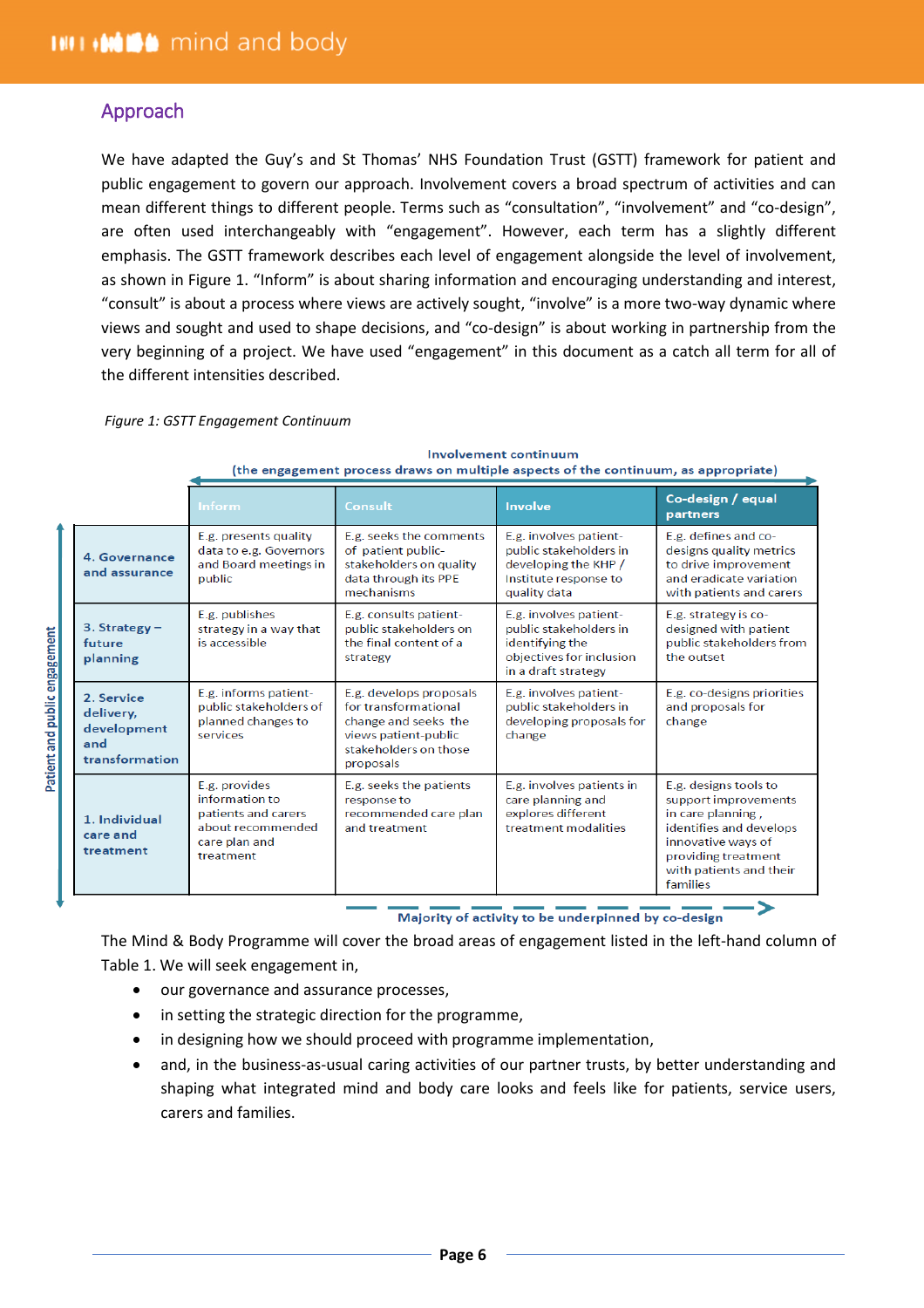#### <span id="page-6-0"></span>Progress

A summary of our engagement from November 2016 to January 2017 can be [found here.](http://www.kingshealthpartners.org/assets/000/001/043/Mind_and_Body_Programme_-_Engagement_Report_-_January_2017_-_Final_original.pdf) Other engagement events have focused on physical health care in a mental health setting. We held a larger engagement event with staff and members of the public, various mind and body project patient and public focus groups and conducted two ad hoc focus groups with South London and Maudsley Psychological Medicine and Integrated Care and Acute Advisory Groups, looking at how we could enhance physical healthcare in mental health settings. In addition, we held four stalls across our partner NHS Trusts during World Mental Health Day to inform staff, patients, service users and members of the public about mind and body and how they can get involved.

The [Three Dimensions for Long-Terms Conditions \(3DLC\) Project](https://www.kingshealthpartners.org/latest/427-3-dimensions-for-longterm-conditions) has held three successful patient and public engaging events organised in conjunction with the Mind & Body Programme and the integrated heart failure service. For the first mind and body events, the 3DLC team facilitated small groups of patients, services users and healthcare professionals discussing the importance of integrating mental and physical care. Some key themes emerged:

- the importance of patient-clinician partnerships
- realising the potential of patients as experts
- limited consultation time with specialists and GPs
- lack of mental health knowledge in physical healthcare professionals and,
- combating stigma.

Some recommendations made from these events include enhanced staff training and development, possibly co-facilitated by a service user, and effective awareness raising about mental health in physical health settings. In conjunction with the integrated heart failure service team at St Thomas's hospital, 3DLC participated in a stall at the Heart Failure Awareness Day. They successfully engaged with a wide range of people from civil servants, heart failure teaching practitioners, clinical students, GPs and many service users with heart failure. They raised awareness, discussed people's interest in the project, as well as their own experience either working with or having heart failure and any mental health needs. The 3DLC team also has patient representation on their quarterly steering group committee meetings.

The [Resource for Electronic Development of Interventions for Talking Therapies in Long-Term Conditions](https://www.kingshealthpartners.org/latest/1370-depression-and-anxiety-in-longterm-conditions-the-reeditt-project)  [\(RE-EDITT:LTC\) Project](https://www.kingshealthpartners.org/latest/1370-depression-and-anxiety-in-longterm-conditions-the-reeditt-project) has formed a patient representative group. The group has met to develop a name for the online intervention, to co-design the patient-facing platform of the software and to discuss practical details about how people prefer to access online treatment. Next steps for the group involve the co-production of treatment content for various long-term conditions.

<span id="page-6-1"></span>The next Mind & Body engagement report will be published in Summer 2018.

### Engagement mechanisms

Mind & body PPE will comprise of four main engagement mechanisms:

- Programme Board Trust Governors
- Expert Advisory Group
- Engagement events (aligned with key areas of focus)
- Collaboration with existing initiatives.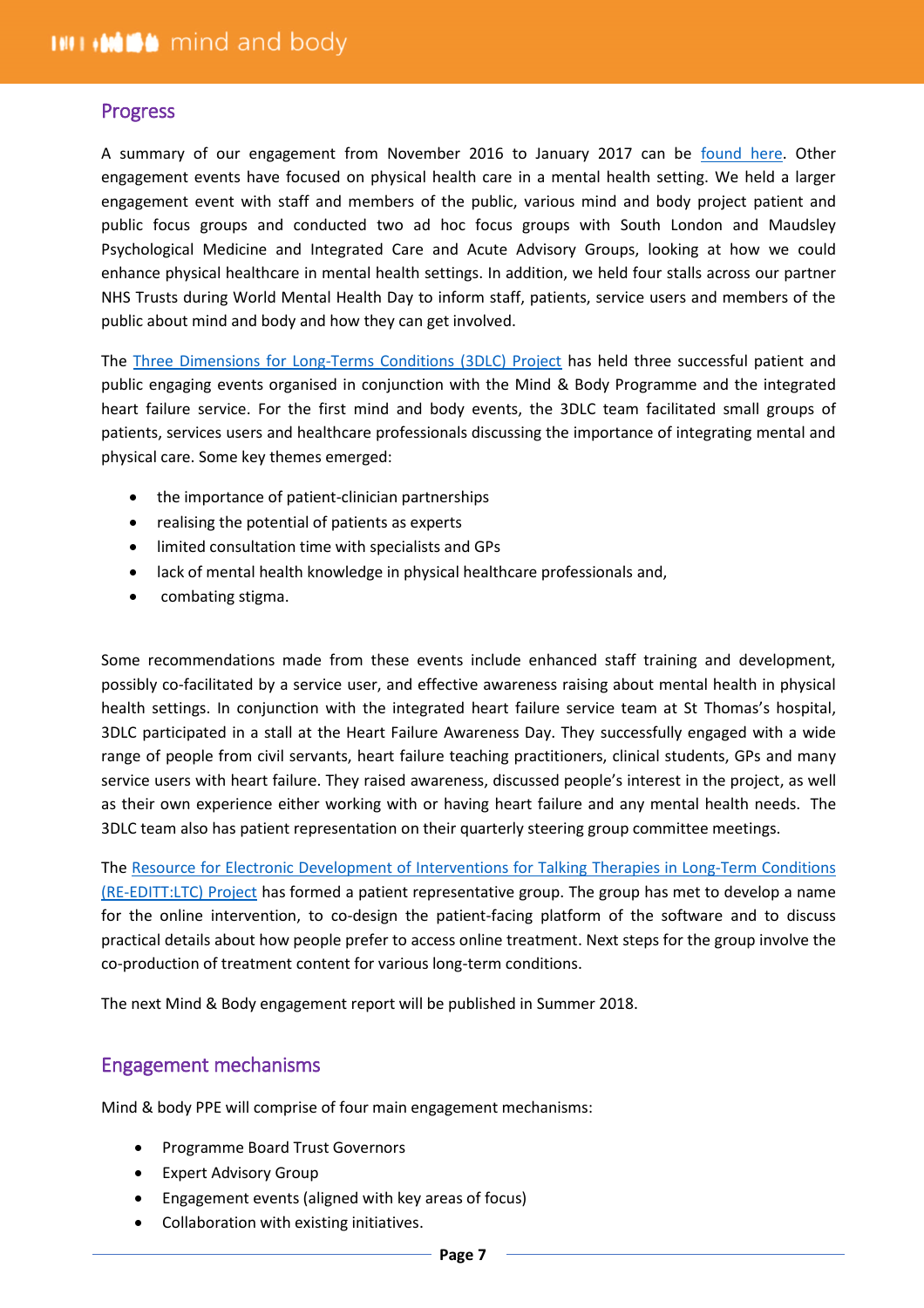#### *1. Programme Board Trust Governors*

Our governance has three core levels: an Operational Group (Ops Group), Trust-led Mind & Body Delivery and Operational Boards (in development), and, a Programme Board. At the Programme Board level, we have identified a lead Foundation Trust Governor from each of our three partner trusts to act as a link between the wider trust membership and the Mind & Body Programme. Their position will offer a critical view to items presented at meetings.



*Figure 2: Mind & Body Programme Governance Structure* 

#### *2. Expert Advisory Group*

As a working group of the Programme Board, outlined in Figure 2, we have established an Expert Advisory Group. The group's membership comprises of approximately 10-15 service users and patients who are either a person experiencing a physical health issue and a mental health issue at the same time, or, a carer or family member of someone experiencing both physical and mental health issues.

The recruitment phase followed a set of principles:

- Clarity of involvement through a clear role description
- Working with partners across the system to ensure a wide reach and the group is demographically represented
- The group will determine their own Terms of Reference and level of involvement in engagement activities beyond the Expert Advisory Group.

There is a role description and interest form in order to ensure the level of involvement required is clear, and that we form a group of individuals who are representative of our local communities. In addition, the group has developed a terms of reference and group statement which is recited at each meeting. Throughout previous engagement activities, we have sought volunteers to be involved in the group.IIn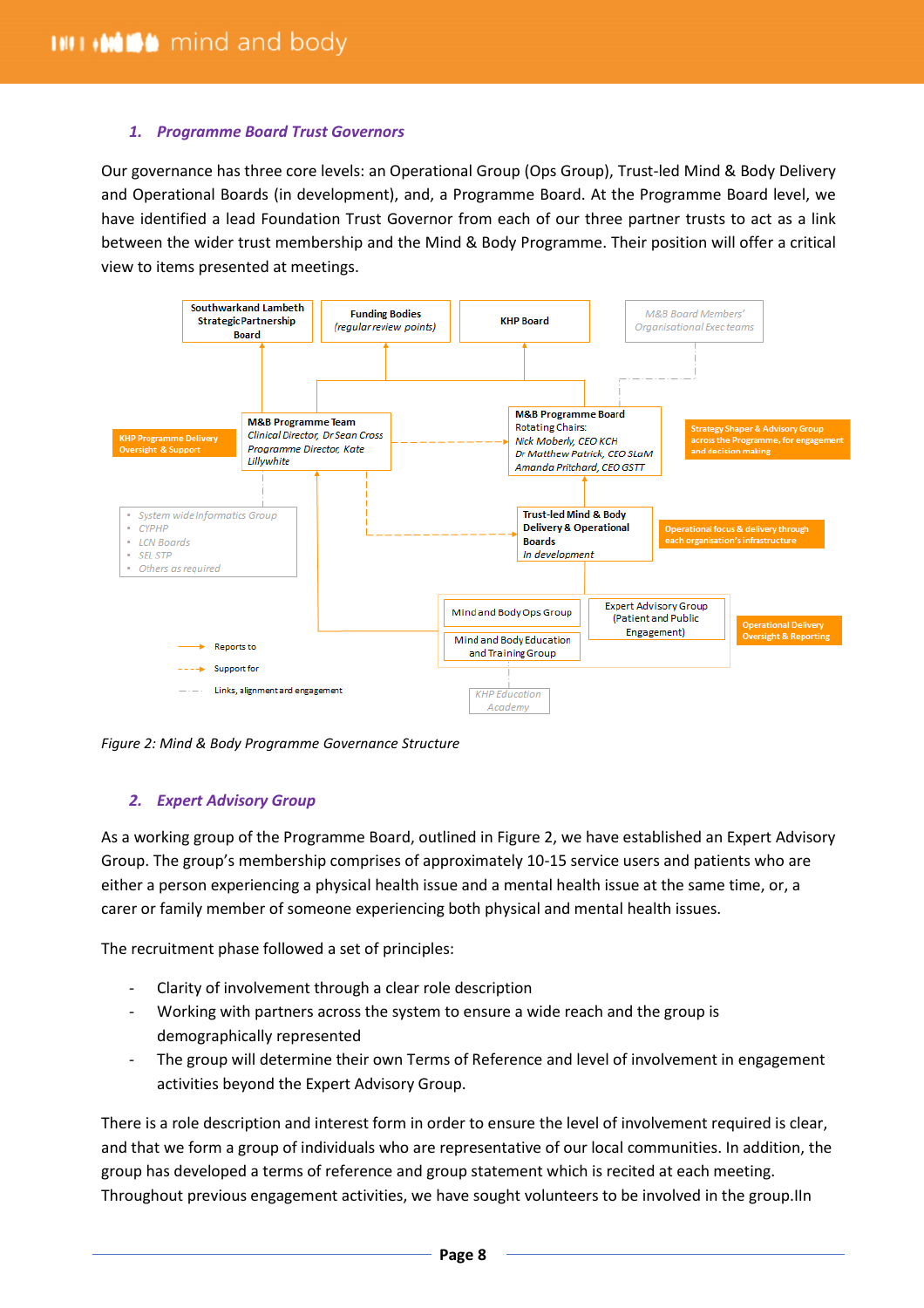addition, and have advertised via King's Health Partners and trust patient and public engagement or involvement leads, Black Thrive and local HealthWatches.

The Expert Advisory Group meets quarterly across a variety of suitable locations within King's Health Partners. The aim of the Expert Advisory Group is to help shape and guide the Mind & Body Programme vision, implementation strategy and funding proposals to ensure these areas are designed with patient experience and outcomes at the centre. It is proposed the Expert Advisory Group will be engaged in specific projects within our partner NHS Foundation Trusts and primary and community sectors, they will also be consulted by other mind and body projects. In addition, there will be the opportunity for the Expert Advisory Group members to be involved in the co-design and co-facilitation of wider engagement events.

At least one member of the Expert Advisory Group will attend each Programme Board meeting with the aim of creating an effective feedback loop so information can be shared between groups and the patient and service user perspective is always present in discussions regarding the Programme. It is proposed that the Expert Advisory Group will work collaboratively with other engagement groups within the Southwark and Lambeth Strategic Partnership Board and be a central point of patient and public intelligence on mind and body for the Board.

#### *3. Engagement events*

Beyond the Expert Advisory Group, we will continue to reach out to a wider audience to ensure a breadth of voices are consulted throughout the Programme. Twice a year, we plan to hold workshops open to all and promoted as widely as possible (with the help of partners such as voluntary and community sector, local HealthWatches, Black Thrive, and the Southwark and Lambeth Strategic Partnership Board). Recruitment for engagement events will communicate what will be required, and the potential level of commitment that will be involved.

#### *4. Collaboration with existing initiatives*

#### **Events**

We will continue to seek to be part of existing engagement events and mechanisms across the south east London area. To date, we have done this by identifying existing events, and where appropriate include a focus on physical and mental health integration. We have developed materials to support these discussions, centred on a key question to encourage feedback, "What is one thing could services do to better support your mental and physical health?"

#### **Champions Network**

As well as face-to-face events, we are also supporting staff to seek feedback on their experiences and treatment from the patients and services users they support. The [Mind &](http://www.kingshealthpartners.org/mindbody/champions) [Body Champions Network](http://www.kingshealthpartners.org/mindbody/champions) (designed for staff across King's Health Partners and the wider south east London sector) has been identified as an effective platform to reach staff to promote mind and body care. We want to ensure that there is a feedback loop between the people we engage with and the Champions Network. We aim to highlight the importance of patient and public engagement through sharing the views and findings from the Expert Advisory Group and engagement events with Champions.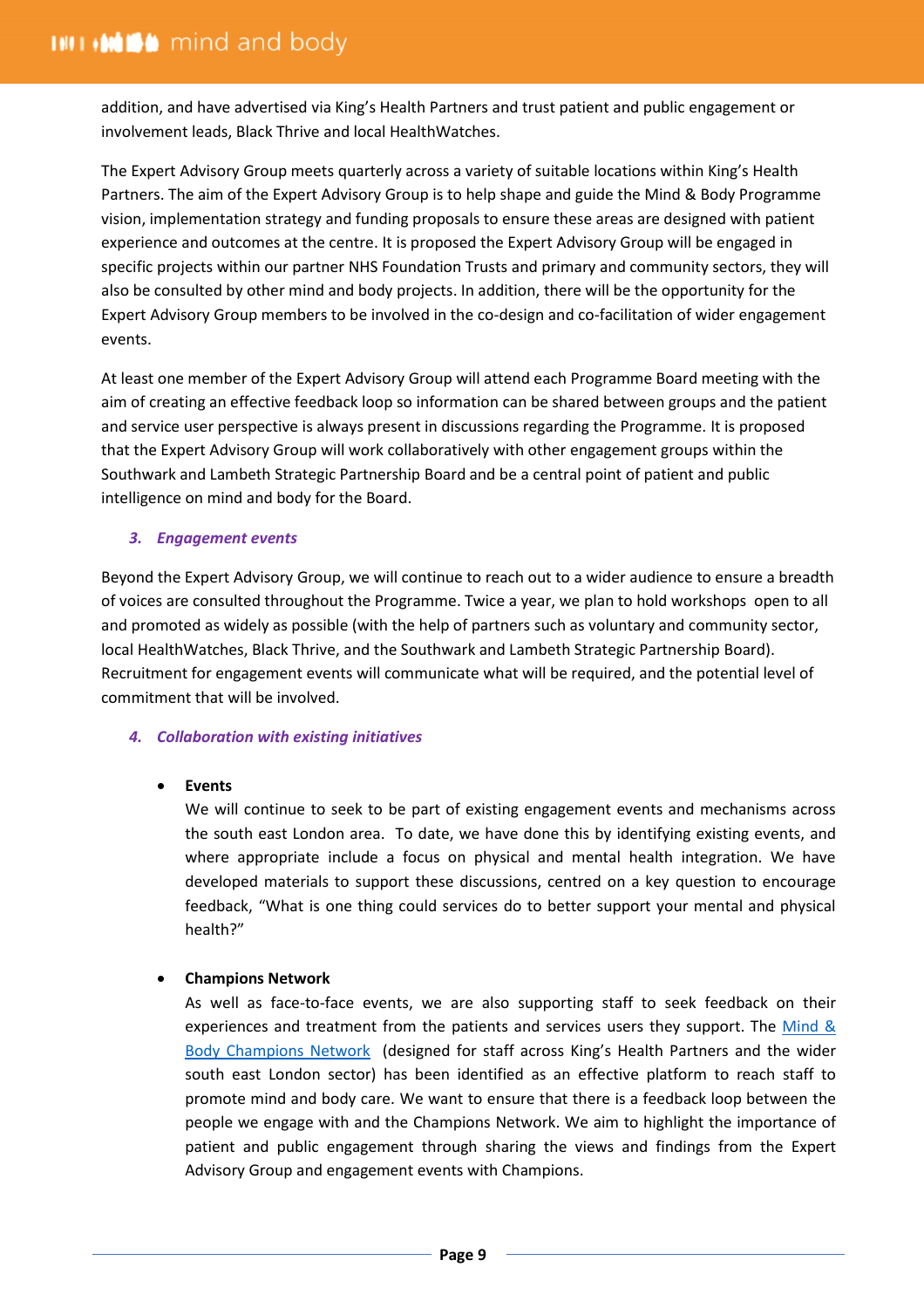#### **Patient Experience and Feedback**

Working alongside our partner NHS Foundation Trusts we conduct periodic reviews of their patient and service user reports, engagement events, and feedback. This allows us to capture existing local insight into mind and body care, gain a breadth of feedback and also avoid duplication of engagement effort. We plan to use this feedback to potentially inform topics of discussion for the Expert Advisory Group and engagement events.

#### **Patient Stories**

There are a number of mind and body related projects across our partner organisations that are collecting patient stories. We see a valuable opportunity to work with staff and the people we engage with to collate and promote these patient stories to support staff better understand the impacts of having multiple conditions and deliver joined up mind and body care.

*Table 1* highlights how our broad engagement mechanisms will be incorporated in our approach to patient and public engagement.

|                                     |                                                                | Table 1: Engagement mechanisms across the involvement continuum |                                                  |                                 |
|-------------------------------------|----------------------------------------------------------------|-----------------------------------------------------------------|--------------------------------------------------|---------------------------------|
|                                     | <b>Inform</b>                                                  | <b>Consult</b>                                                  | <b>Involve</b>                                   | Co-design                       |
| 4. Governance<br>and Assurance      | <b>Expert Advisory</b><br>Group                                | <b>Expert Advisory</b><br>Group                                 | <b>Expert Advisory</b><br>Group                  | <b>Expert Advisory</b><br>Group |
|                                     | <b>Trust Governors</b><br><b>Expert Advisory</b>               | <b>Trust Governors</b><br><b>Expert Advisory</b>                | <b>Trust Governors</b><br><b>Expert Advisory</b> | <b>Expert Advisory</b>          |
| 3. Strategy -<br>future planning    | Group                                                          | Group                                                           | Group                                            | Group                           |
|                                     | <b>Engagement Events</b>                                       | <b>Engagement Events</b>                                        | <b>Engagement Events</b>                         |                                 |
| 2. Service<br>delivery,             | <b>Expert Advisory</b><br>Group                                | <b>Expert Advisory</b><br>Group                                 | <b>Expert Advisory</b><br>Group                  | <b>Expert Advisory</b><br>Group |
| development and                     | <b>Engagement Events</b>                                       | <b>Engagement Events</b>                                        | <b>Engagement Events</b>                         | <b>Engagement Events</b>        |
| transformation                      |                                                                | Review of patient<br>experience metrics<br>and patient stories  |                                                  |                                 |
| 1. Individual care<br>and treatment | <b>Expert Advisory</b><br>Group                                | <b>Expert Advisory</b><br>Group                                 | <b>Expert Advisory</b><br>Group                  | <b>Expert Advisory</b><br>Group |
|                                     | <b>Engagement Events</b>                                       | <b>Engagement Events</b>                                        | <b>Engagement Events</b>                         | <b>Engagement Events</b>        |
|                                     | Review of patient<br>experience metrics<br>and patient stories | Review of patient<br>experience metrics<br>and patient stories  |                                                  |                                 |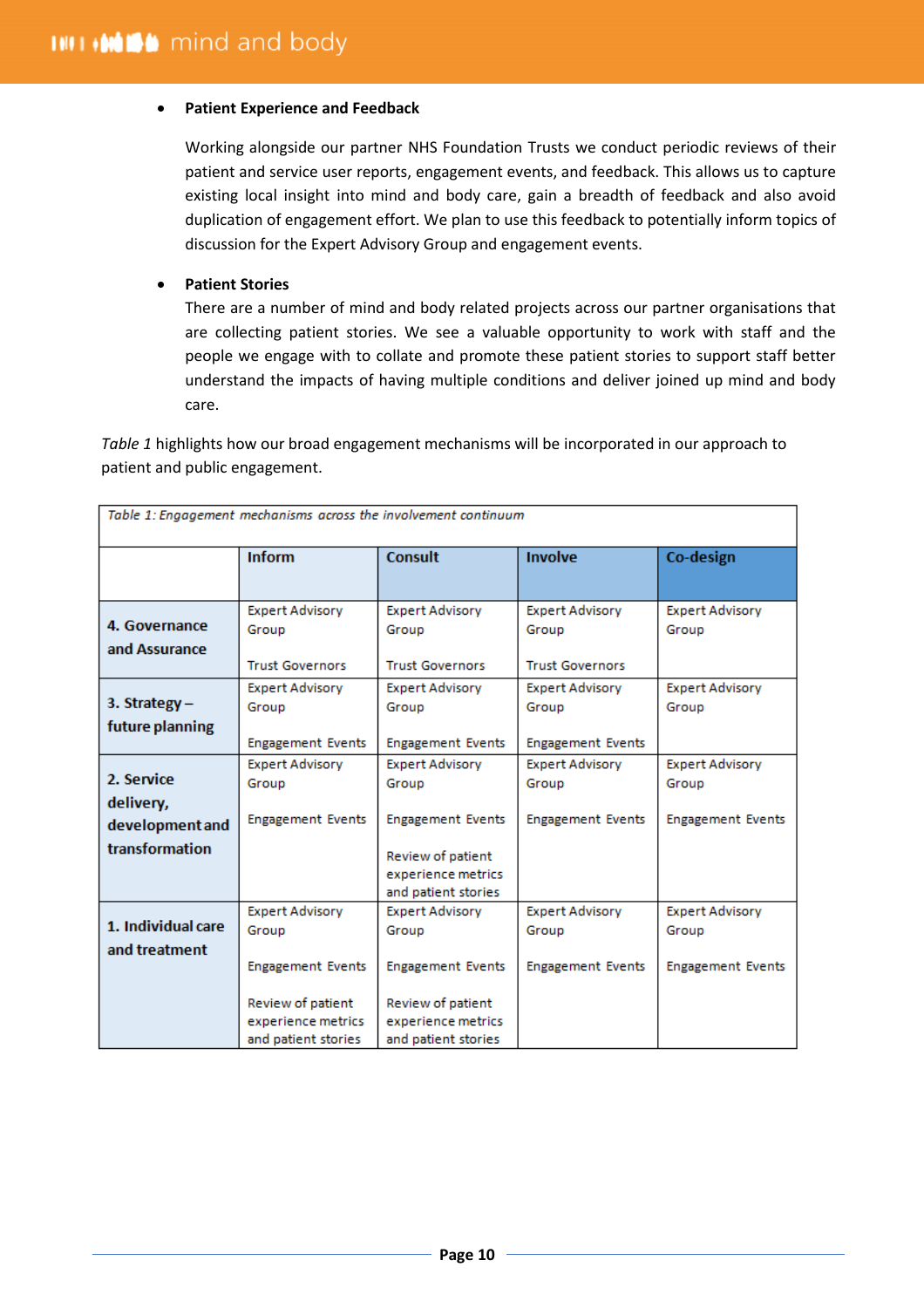# <span id="page-10-0"></span>Engagement methods

Based on current best practice models, a variety of engagement methods across the involvement continuum are employed with the Expert Advisory Group and other engagement activities. This will ensure active participation from all, and that a reliable level of understanding about the patient perspective is established. Methods include, but are not limited to, open dialogue, focus groups discussion, online platforms, patient stories, workshops and group work.

# <span id="page-10-1"></span>Key areas of focus over the next 12 months

Given the Programme's breadth, there are several areas where we are particularly keen for patient and public engagement.

- **1. Screening**
	- **a.** *'Integrating Mental and Physical Healthcare: Research, Training and Services' (IMPARTS):* to refine and improve how we screen people for health and wellbeing. IMPARTS are currently developing their Integrated Care Consultation Partners Group (ICCPG).

#### **2. Service Development**

- **a.** *Physical Health for Mental Health Service Users:* we have engaged mental health service users specifically on physical health issues – presenting and discussing at the Psychological Medicine & Integrated Care and Acute Advisory Groups at South London and Maudsley NHS Foundation Trust. This forms part of a regular engagement update through these Clinical Academic Group (CAG) forums.
- **b.** *Three Dimensions for Long-Term Conditions (3DLC):* to shape implementation of the Programme, and deliver care within heart failure, hypertension and chronic obstructive pulmonary disease in a way which meets the needs of patients.
- **c.** *Digital Healthcare:* to gain a greater understanding on how various patient portals may support access to healthcare and relationships with healthcare providers. In addition, we are interested in digital healthcare to shape the offer of online mental health and selfmanagement services to people. The Resource for Electronic Development of Interventions for Talking Therapies in Long-Term Conditions (RE-EDITT:LTC) project is a mind and body project that is currently exploring this with their patient representative group.
- *d. Outcomes:* We share King's Health Partners approach to value based healthcare in measuring outcomes that are important and that matter to patients. This does not mean that clinicians or managers dictate outcomes, but rather that individual patients have the space to determine their own health goals. We will use existing patient experience metrics, such as patient experience surveys, complaints, and the Family and Friends Test, but also seek patient, carer and families views on other patient experience measures that may be particularly meaningful.

#### **3. Education and Training**

To shape training priorities for staff in providing integrated care based on feedback related to staff knowledge or expertise, and where they see gaps, possibilities for improvements, as well as acknowledging what works well. Staff training should be co-produced in consultation with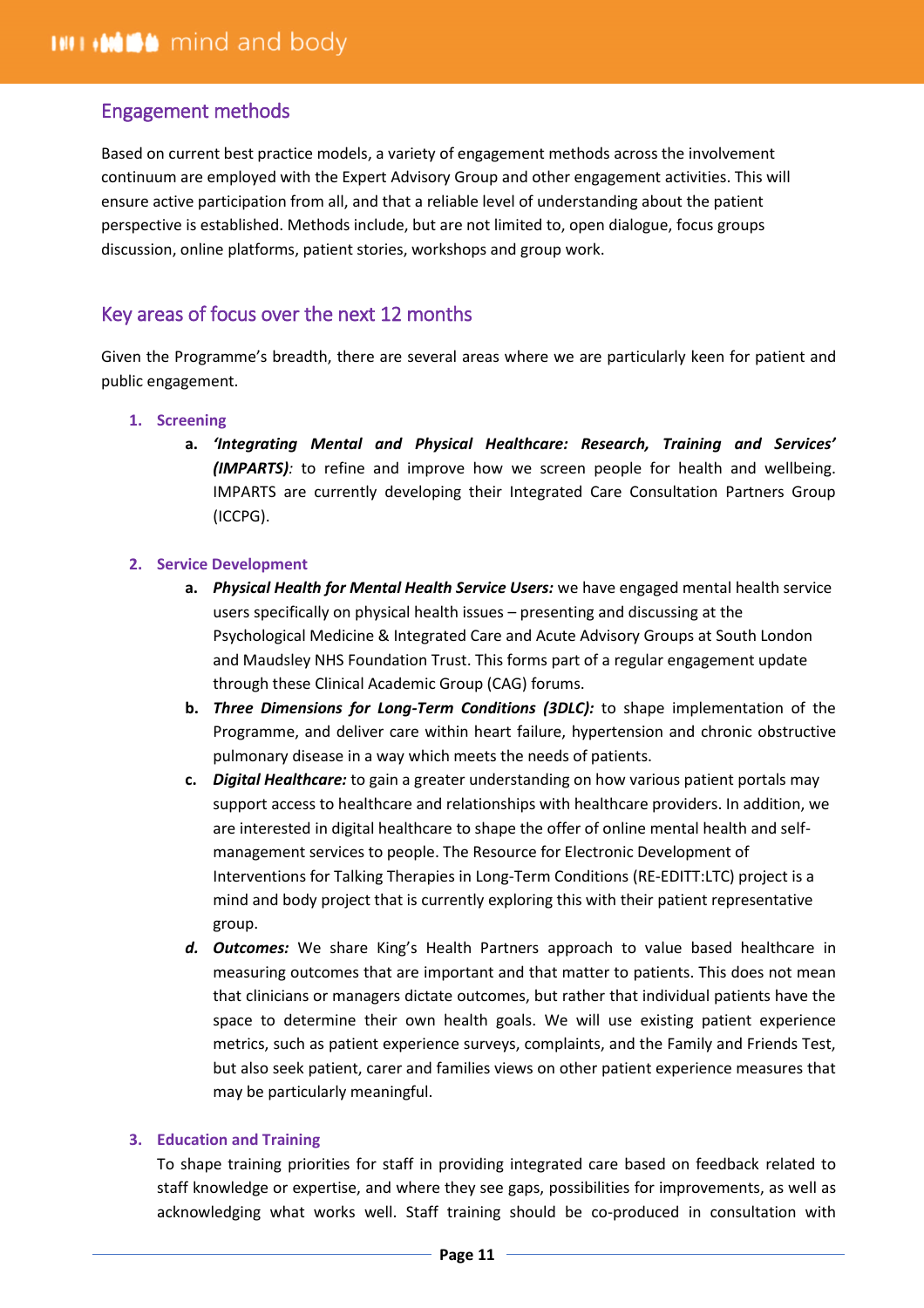patients, service users, carers and families – ensuring that patient experience and journeys are the focus.

#### **In addition, we plan to engage with specific population groups, including, but not limited to:**

- **1.** *Black and Minority Ethnic (BME) Communities:* across Lewisham, Lambeth, Southwark and Croydon, approximately 45% of the population identify as Black and Minority Ethnic. We know that these communities tend to have higher rates of mental illness and have poorer outcomes from treatment. We are particularly mindful of the needs of this group, and as such will work with and engage BME communities through existing mechanisms such as Black Thrive, the Lambeth Black Health and Wellbeing Commission and Coalition for Latin America UK. We will also ensure representation of the BME population voice in the Expert Advisory Group and at engagement events.
- **2.** *Carers:* to develop a clear understanding of the impact on carers caring for people with complex, multiple health needs, including mental health issues and long-term conditions.
- **3.** *People who have intellectual disabilities:* to increase understanding of how people with intellectual disabilities, and their carers, might access services, participate in self-management and manage their relationships with service providers. We are interested to link in with existing engagement initiatives for people with intellectual disabilities.

### <span id="page-11-0"></span>**Resource**

Within the central Mind & Body Programme team, there is dedicated resource to support patient and public engagement. Chiefly, this role will coordinate and lead collective patient and public engagement efforts of the Mind & Body Programme and across our system partners, focussing on integrated physical and mental healthcare. The Programme team will be advised by the existing expertise in each King's Health Partners' trust. There is a dedicated budget for the Expert Advisory Group and wider engagement events.

We are conscious of a need to avoid duplicating engagement or creating too many unwieldy new groups. To that end, we are working with the Southwark and Lambeth Strategic Partnership's Citizens' Forum, Lambeth and Southwark HealthWatches, Black Thrive, Local Care Networks, and with our King's Health Partners colleagues to ensure that we are maximising opportunities for engagement that already exist to meet some of our objectives symbiotically.

# <span id="page-11-1"></span>Evaluation

We plan to evaluate our patient and public engagement annually. We will aim to answer the following questions:

- **Process:** How were patients and families engaged? What worked well? What needs to be improved? Was the engagement meaningful?
- **Outcomes:** What were the results of the engagement (e.g., tools, strategies, learning programmes, policies)?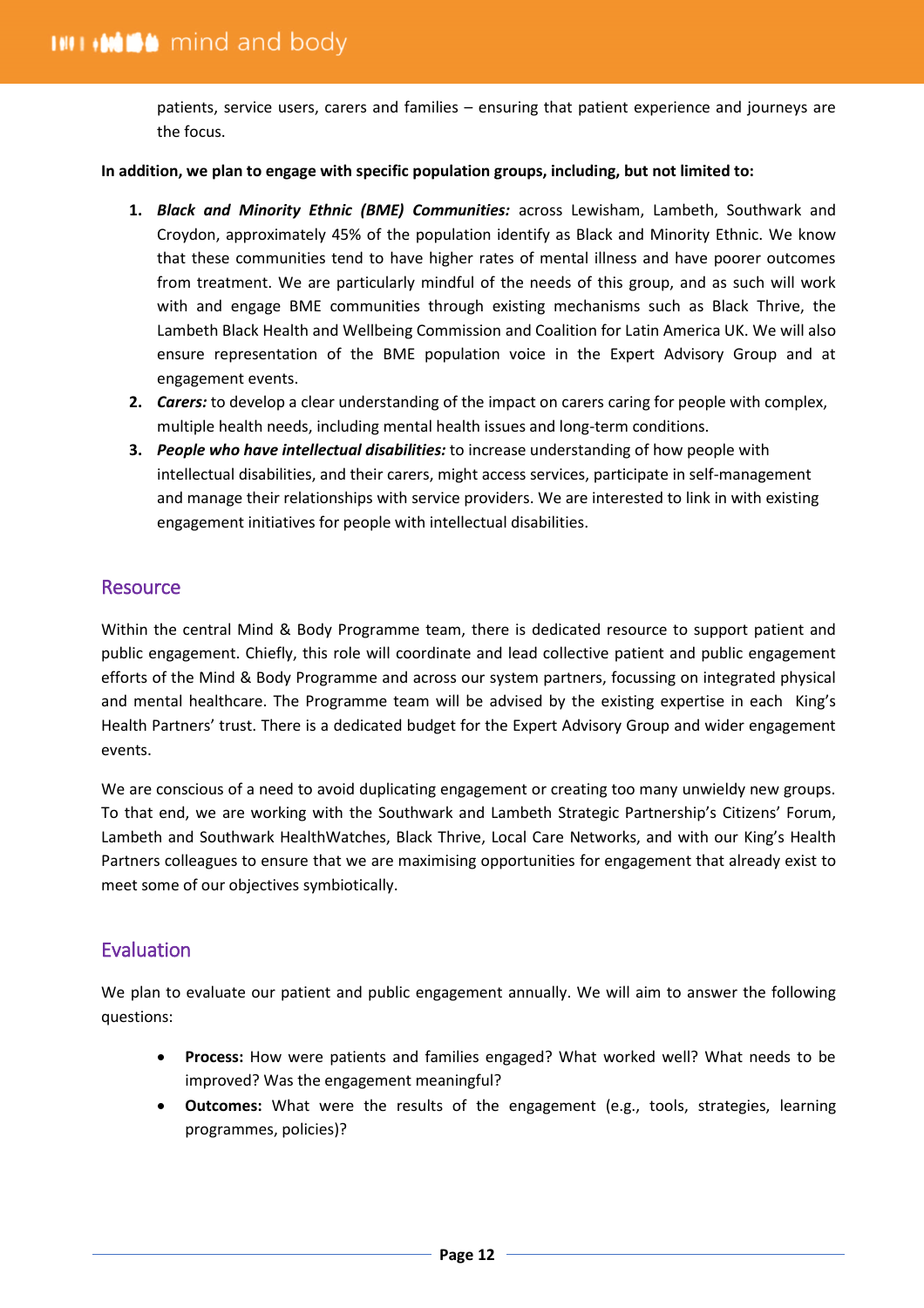**Impact:** How did engaging patients and families affect their care experience? What was the impact of patient engagement on service development? Did it contribute to positive change?<sup>2</sup>

Evaluation will occur in consultation with the Expert Advisory Group, people who attend engagement events, patient and public engagement leads across King's Health Partners, and other relevant partners. We will publish the findings and implement changes to process as appropriate.

# <span id="page-12-0"></span>Related documents

Expert Advisory Group Position Description Expert Advisory Group Interest Form Expert Advisory Group Proposed Terms of Reference

These documents are available on request by emailing [mindandbody@slam.nhs.uk.](mailto:mindandbody@slam.nhs.uk)

# <span id="page-12-1"></span>Additional reading

 $\overline{a}$ 

Engaging patients in patient safety: a Canadian guide. 2016. Canadian Patient Safety Institute.

Guy's and St Thomas' NHS Foundation Trust , Patient and Public Engagement Strategy 2014-17.

Locock, L., Boylan, A., Snow, R., Staniszewska, S. 2016. The power of symbolic capital in patient and public involvement in health research. *Health Expectations*, 1-9. doi: 10.1111/hex.12519.

National Association for Patient Participation. Communications Toolkit for Patient Participation Groups. Available: [www.napp.org.uk](http://www.napp.org.uk/)

Shimmin et al. 2017. Moving towards a more inclusive patient and public involvement in health research paradigm: the incorporation of a trauma informed intersectional analysis. *BMC Health Services Research*, 17:539. doi:10.1186/s12913-017-2463-1.

Slay, J., Robinson, B. 2011. In this together; Building knowledge about co-production. London: New Economics Foundation.

Brett, J., Staniszewska, S., Mockford, C., Herron-Marx, S., Hughes, J., Tysall, C., Suleman, R. (2014), A systematic review of the impact of patient and public involvement on service users, researchers and communities. *Patient*, 7: 387-95. doi: 10.1007/s40271-014-0065-0.

 $^2$  Engaging patients in patient safety: a Canadian guide. 2016. Canadian Patient Safety Institute.